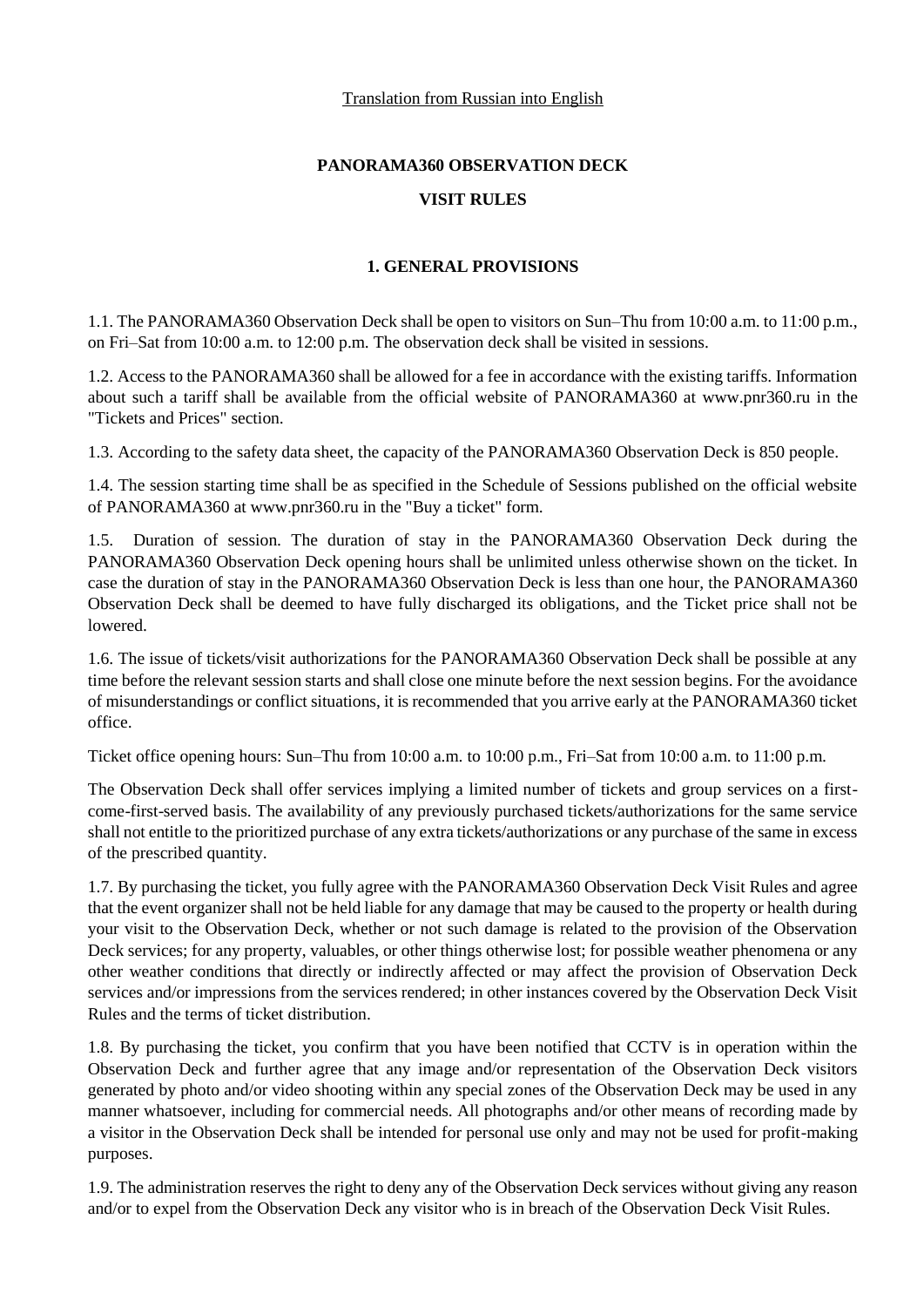1.10. Individuals in a drunken state shall not be allowed to visit the Observation Deck.

1.11. The Visitor's behavior in the Observation Deck must not hinder third parties, pose a threat to their life, health, or limit their freedom in any manner. The Visitor shall be held liable for the aforesaid actions as provided for in the applicable laws.

1.12. The visitor shall be held liable, including financially, for any damage caused by the Visitor's actions to any other Visitors or property of the PANORAMA360 Observation Deck. Moreover, the Accompanying Person (or legal representative if the Visitor is unaccompanied in the Observation Deck) shall be held liable, including financially, for any damage caused by the Visitor's actions to any other Visitors or property of the PANORAMA360 Observation Deck.

1.13. Visitors to the PANORAMA360 Observation Deck carrying bulky baggage, carriages, bicycles, or other objects whose aggregate dimensions (except as expressly stated)—that is, the sum of length, width (two diameters or axes at the roll base), and height—exceed 150 cm, long objects whose length exceeds 220 cm. For the ease of access for visitors carrying baggage, carriages, bicycles, etc., the Observation Deck shall have special lockers/a special cloakroom in place. To enjoy a comfortable visit to the Observation Deck, the use of these lockers/this cloakroom shall be offered to the Visitors.

The Observation Deck shall not be held liable for any property (money, cellphones, documents, keys, etc.) left in the pockets of outdoor clothing or other items left in lockers/cloakroom.

1.14. Control of compliance with these Rules shall be entrusted to the PANORAMA360 Observation Deck, the services engaged to ensure security, public order, access control (private security company, controllers, administrators).

1.15. Should it be announced on the speakerphone of the PANORAMA360 Observation Deck that the Visitor is requested to proceed to a certain place within the PANORAMA360 Observation Deck, the Visitor shall be obliged to proceed immediately to such a place.

1.16. Some areas of the PANORAMA360 Observation Deck may be closed at the discretion of the PANORAMA360 Observation Deck's management.

### **2. RECEIPT OF THE PANORAMA360 OBSERVATION DECK**

### **TICKET/ACCESS AUTHORIZATION**

2.1. To receive a ticket to the observation deck, the employee shall be entitled to demand a valid identity document — namely, the (internal or international) passport of citizen of the Russian Federation (national or foreign passport), passport of foreign national, permanent resident card, residence permit, military identity card, military service card, temporary ID document of Russian national, departmental ID documents, Muskovite's social card, driving license, birth certificate.

2.2. Children aged under 14 shall be allowed to access only if accompanied by an adult. The observation deck is not responsible for the life and health of children left unattended by their parents, legal representatives and other persons responsible for the child, including those accompanying them.

2.3. A ticket purchased on the internet—namely, on the official website of the PANORAMA360 Observation Deck and partners websites—shall entitle to access the PANORAMA360 Observation Deck without activation at the ticket office.

2.4. While purchasing a ticket, all offers/discounts/promotions are not cumulative.

2.5. The ticket shall be nonexchangeable and nonrefundable if damaged or otherwise lost. The ticket must be retained until the event is over and produced upon the request of the administration or security guard.

2.6. The Visitors shall be obliged to retain their tickets whilst in the PANORAMA360 Observation Deck.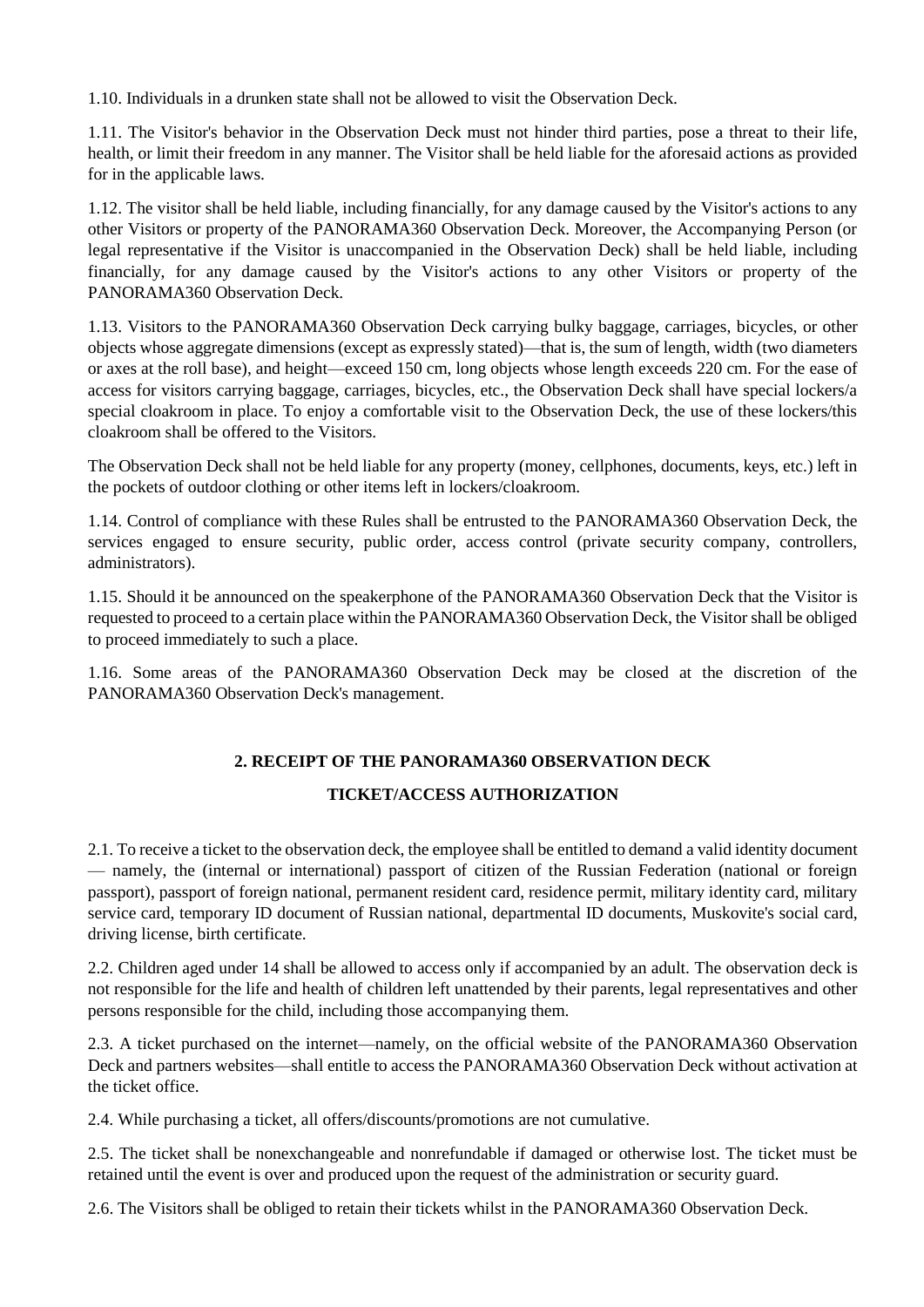2.7. If the Visitor is more than one hour late for the session opening time shown on the Ticket, the Visitor may be allowed to access the PANORAMA360 Observation Deck as part of any subsequent session during the day shown on the Ticket subject to the availability of vacancies during the relevant session.

2.8. The ticket assumes a single visit to the PANORAMA360 Observation Deck. The use of the Ticket to re-visit the PANORAMA360 Observation Deck is not permitted.

# **3. RECEIPT OF THE PANORAMA360 OBSERVATION DECK TICKET/ACCESS AUTHORIZATION BY PANORAMA360 TO ORGANIZED GROUPS**

3.1. The Tickets shall be purchased via wire transfer to the settlement account of operator «SP-Capital» LLC or in cash at the ticket office at 2 Presnenskaya Embankment, Afimall City Shopping and Entertainment Center, Floor 2, Smaller Atrium, Moscow.

3.2. Before buying out the tickets and visiting the deck, the group leader must provide the list of the PANORAMA360 visitors on corporate letterhead signed by the entity's most senior executive and sealed, necessarily marked as: "I hereby confirm the age category of the group."

3.3. The organized group visitors shall be obliged to retain their tickets whilst in the PANORAMA360 Observation Deck.

3.4. If an organized group fails to show up to visit the PANORAMA360 Observation Deck or is at least 30 minutes behind the PANORAMA360 Observation Deck visit opening time shown on the Ticket, the service for the organized group members, at the sole discretion of the PANORAMA360 Observation Deck, (i) shall be canceled unilaterally by the PANORAMA360 Observation Deck with the service being deemed to have been rendered and no refund offered; (ii) the organized group may be allowed to visit the PANORAMA360 Observation Deck as part of any subsequent session during the day shown on the Ticket subject to the availability of vacancies during the relevant session.

### **4. ACCESS AND VISIT TO THE PANORAMA360 OBSERVATION DECK**

4.1. All individuals accessing the Federation Tower and the PANORAMA360 observation deck, all hand luggage carried by the same, and the motor vehicles getting inside shall be inspected at checkpoints with the aim of preventing the carriage of prohibited items or substances.

These shall include:

– Weapons: firearms, gas weapons, nonlethal weapons, air guns, ammunition, patrons, and fillers; combat, service, hunting, sporting, signaling weapons, national souvenir weapons, the components and elements of the abovementioned types of weapons and ammunition/fillers

– Cold weapons: cutting weapons (swords, axes, poleaxes, etc.), thrusting weapons (knives, dirks, lances, etc.), cut and thrust weapons (daggers, broadswords, etc.), pointed or bladed weapons (knives, sticks, etc.), shockcrushing weapon (knuckledusters, flails, nunchucks, extendable batons, etc.), throwing weapons (crossbows, boomerangs, shurikens, darts, etc.)

– Special protective equipment and active defense equipment (ballistic vests, protective helmets and masks, gas sprays and aerosol pulverizes containing tear gases; electroshock weapons and spark spacers, paralyzers; light shock devices, rubber (wooden, metal, etc.) sticks/batons; handcuffs, manual gas grenades, light and sonic shells, etc.)

The abovementioned items and substances shall be banned from being carried even if an individual holds the applicable authorizations for the same.

– Explosives (solid, liquid, gaseous, etc.)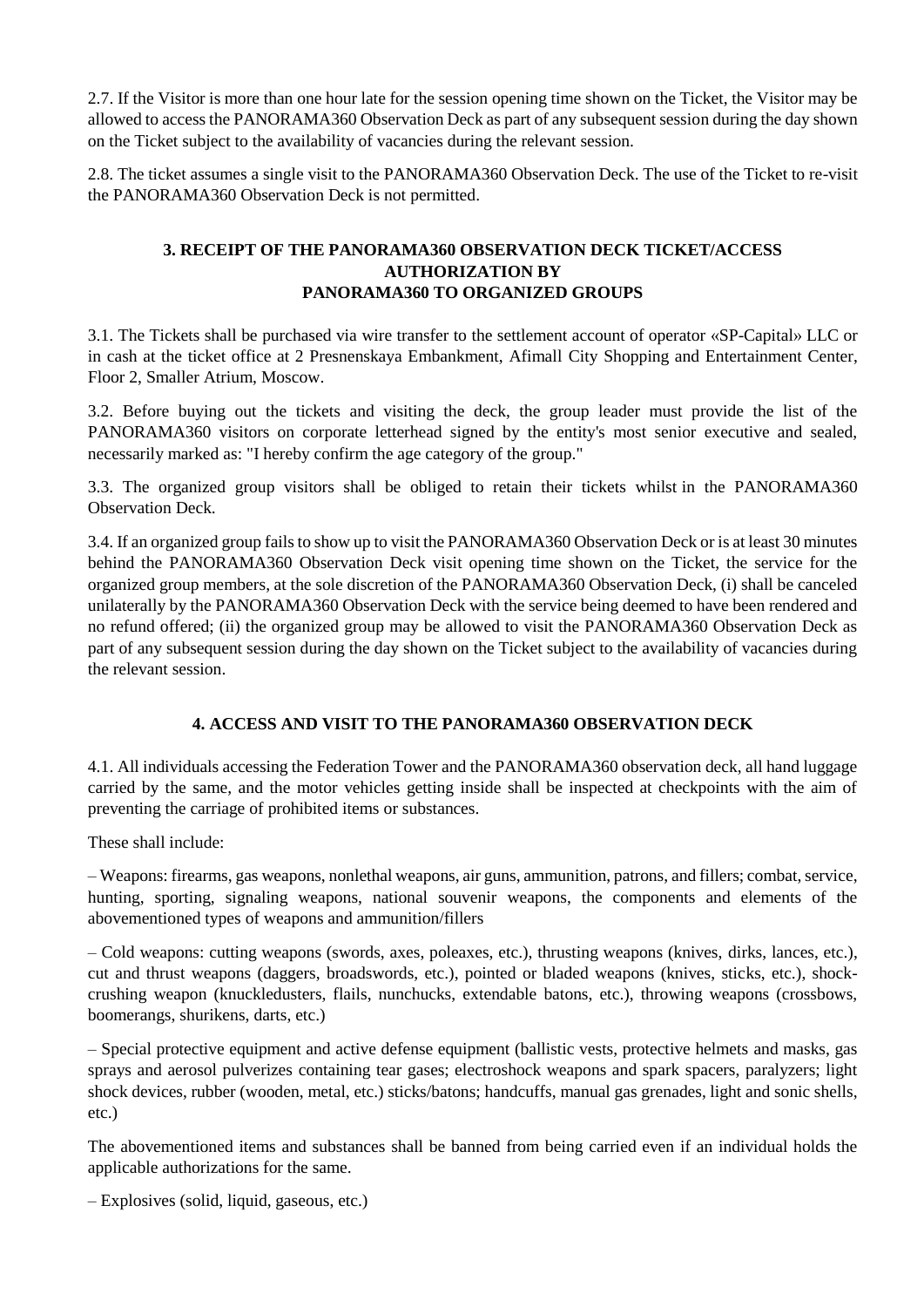– Poisonous substances

– Radioactive substances

– Narcotic and psychotropic substances (pills, gel caps, powders, mixed herbs, plastic balls or substances, liquids, etc.)

– Fire-hazardous, flammable, toxic, and strong-smelling substances (lubricants, paints and lacquers, solvents, alcohol-based substances, bottled gases or other substances, any chemically manufactured components and toxic substances that are capable of harming the health of individuals, acids and alkali, corrosive substances, mercury, chlorine, biohazardous substances (infected blood, different samples of viruses and bacteria), fire extinguishers, etc.

– Pyrotechnic items and substances (fireworks, fountains, firecrackers, flare guns, party poppers, etc.)

– Items and substances that may be identified as prohibited or hazardous (including fake weapons, etc.)

– Edged items (including cold weapons): axes, pincers, hooks (tire irons, crowbars), pricky surfaces, harpoons, spears, ceremonial and religious knives, etc.; knives made from any material (iron, ceramics, polymers); dangerous razor blades; scalpels, scissors with blades above 5 cm; ski poles; drill bits; folding knives; screwdrivers, hammers, pliers, saws, drills and other joiner's and fitter's tools, etc.

– Blunt items that can hurt: baseball, cricket, and softball bats, golf clubs, ice hockey sticks, boat oars, cue sticks of any kind, fishing rods, etc.

– Means of transportation: bicycles, scooters, kick scooters, roller skates, skates, other vehicles adapted to feet bounce, etc.

– Alcoholic drinks

– Large hand luggage (suitcases, bags, rucksacks, etc. whose dimensions exceed (40 x  $80 \times 30$  cm)

– Any liquids and food products, glass (ceramic, china) kitchenware, aerosols and sprays (hair spray, deodorants, antistatic agents, etc.), medical equipment, mercury thermometers, etc.

#### – Animals and birds

4.2. All individuals accessing the Federation Tower and the PANORAMA360 observation deck agree that the elevator taking them up to the top of the PANORAMA360 observation deck is a high-threat area. All of the elevator passengers must strictly comply with the elevator use guidelines, be cautious, and take care. While in the cabin, please do not lean against the doors, stand clear of the doors to let other passengers in and out, get ready to exit on approach to the floor.

When the elevator runs up or down, the passengers shall not be allowed to:

- Let preschoolers use the elevator unaccompanied.

- Use the elevator if the cabin is filled with smoke, or there is burning smell.

- Smoke inside the elevator cabin, carry explosive, flammable, or poisonous cargos.
- Penetrate the elevator shaft or pit.
- Overload the elevator.
- Hold the cabin doors at entry or exit.

4.3. If the number of Visitors specified in clause 1.3 of these Rules is exceeded, or the use of elevators in the Federation Tower of the Moskva-City Moscow International Business Center (MIBC) is technically impossible (including overload, overshooting of the technical capabilities of elevators), under any technical circumstances affecting the operation of elevators in the Moskva-City MIBC, the PANORAMA360 Observation Deck shall be entitled to postpone the commencement of the Observation Deck visit session.